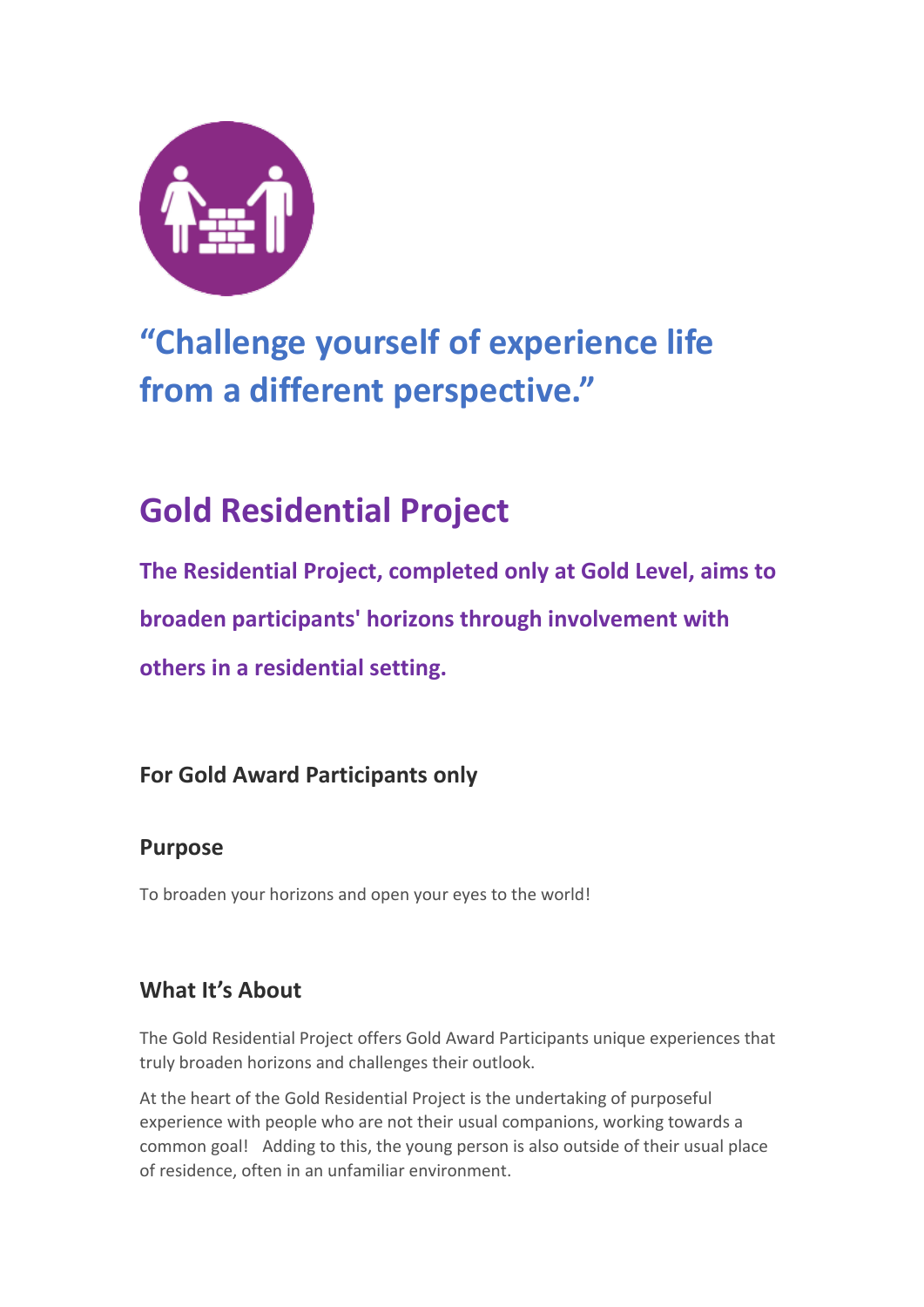It is hoped that the Gold Residential Project rewards Gold Award Participants with a sense of personal achievement, enhanced social connection with new and interesting people, and a truly life changing experience!

## **Requirements**

For this Section, Participants must:

1. Be undertaking the Gold Award.

2. Undertake shared purposeful activity which provides opportunities for broadening their interests and experience.

3. Reside away from their usual place of residence for a total period of **no less than five days and four nights**.

4. Be in the company of others who are, in the majority, not their usual companions.

5. Undergo briefing and/or training (if required) prior to or during the residential period so that they are able to contribute fully to the activity and derive full benefit from the experience.

6. Undertake activities substantially in their own time. This means that whilst some activity may take place within school, university or work hours, most of it should occur outside of these scheduled times.

7. Be a residential experience of the young person's own choice, freely made and without any financial or material gain, other than assistance with transport, accommodation and/or meals (please refer to item 1.5 of this Handbook, "Voluntary").

In exceptional circumstances, the commitment may be spread over two separate occasions. In these situations, the same activity must be pursued over both occasions and must total 5 days of activity, and take place in the same 12 month period.

## **Assessment**

Assessment is undertaken by a suitably experienced and/or qualified Assessor who has been nominated by the Award Centre or identified by the Participant, and approved by their Award Leader, on behalf of the Award Centre prior to undertaking the project. The Assessor must be contactable during the length of the project and will most likely require contact in the time leading up to the project. At a minimum, the Assessor must have the ability to observe the Participant at intervals throughout the Gold Residential Project. In most circumstances an Assessor should not be an immediate family member.

Assessors both help Participants set goals for their chosen activity(s) and assess whether or not a Participant has undertaken the required regular effort and has strived to achieve their goals.

Group activities are to be assessed with regard to each individual's contribution to planning, execution and completion.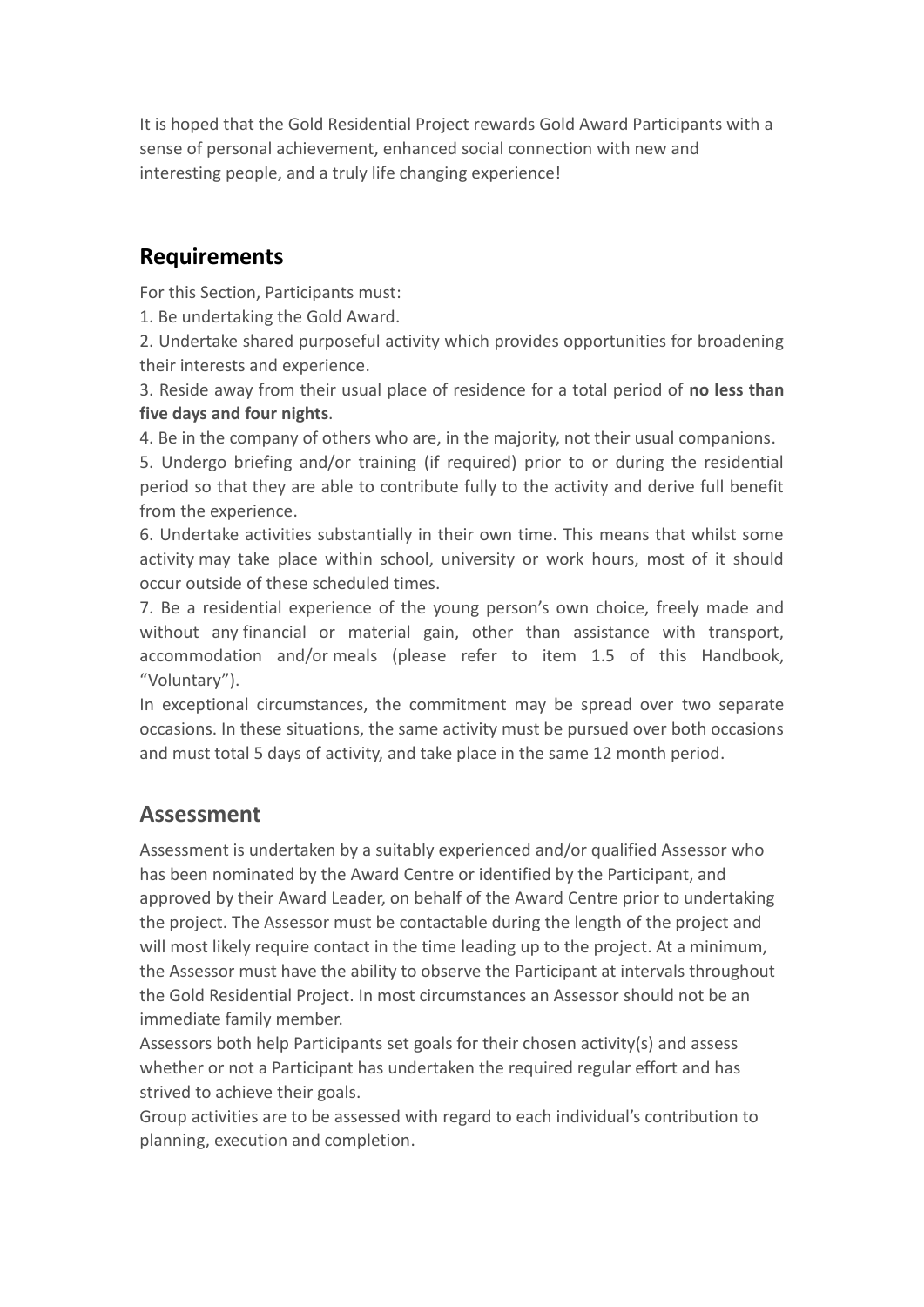On arrival at the residential venue, the Participant should remind their Assessor that the project will form part of a Gold Duke of Ed Award.

Assessors are responsible for writing the final assessment report and signing off the Section which they are assessing. Each Participant is to be monitored and assessed by their Assessor for:

- 1. Effort
- 2. Perseverance
- 3. Progress.

A Participant satisfies the requirements of the Gold Residential Project Section if the Assessor is convinced that:

• The Participant's commitment was substantially in their own time outside of school, university or work hours.

- The Participant has demonstrated commitment with respect to:
- their personal standards
- relationships with others
- responsibility accepted and developed
- initiative and general progress during the residential period.
- Minimum time requirement has been met.

### Steps

1. Consider what project you would like to undertake. It may be that you are interested in a project that is overseas, and requires a financial investment. Make sure you choose your activity wisely based on your own personal circumstances.

2. Discuss this with your Award Leader.

3. Make enquiries with the organization you wish to work with, and talk to them about counting your involvement as a Gold Residential Project towards your Gold Duke of Ed Award.

4. With the guidance of your Award Leader, identify an Assessor within the organization where you will undertake your residency. This person must be available to assess you throughout your project.

5. Set yourself challenging and realistic goals, in consultation with your Assessor(s). It is important that you do this before you start your activity, so you know what you are working towards.

6. Plan your project. You may need to think about how to get there, suitable attire and so on.

7. Undertake your project.

8. You may consider writing a diary or documenting your experience in some way, through photos or video.

9. During your residency you may like to review your experiences and activities with your Assessor.

10. Once you have completed your residency, ask your Assessor to complete their final assessment in your Record Book.

11. Remember, your Award Leader and Assessor are there to guide you and help with any questions you have along the way, so don't be afraid to ask!

12. Once you have completed all your Sections, submit your Record Book to your Award Leader